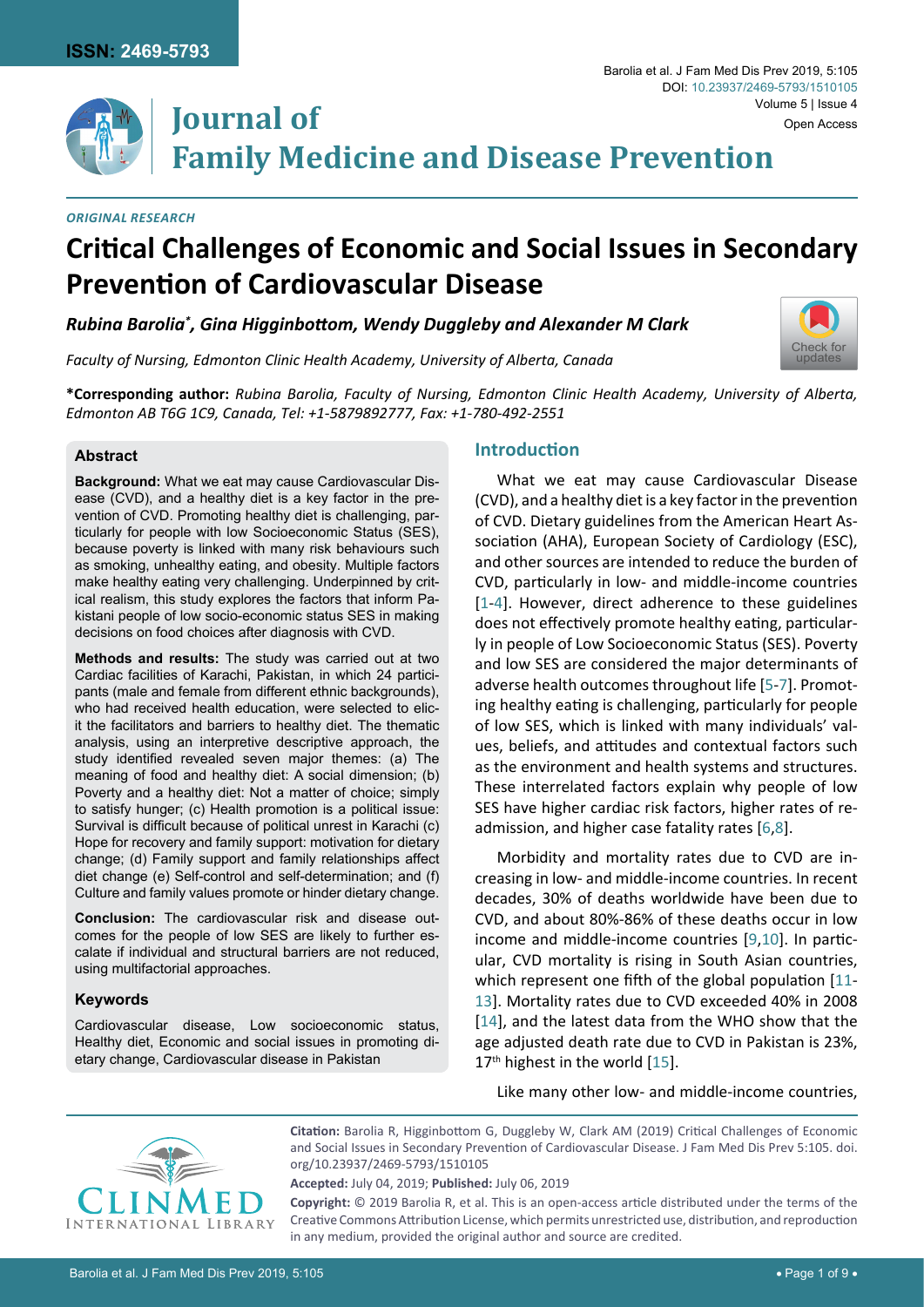Pakistan is also challenged to reduce poverty and close the social and economic gaps between the rich and poor. The country continues to face severe challenges with health inequalities, social disparities, and the ever-widening disparities between the rich and poor [\[16](#page-7-12)], which has major implications for the availability and sustainability of the resources required for the survival of the people of Pakistan. An investigation is necessary to comprehend the multiple factors that promote or impede healthy eating in Pakistani people of low income because CVD is closely associated with poverty. Therefore, the qualitative research study was conducted to understand the effects of various factors that inform Pakistani people of low SES in making decisions on food choices after diagnosis with CVD. The main research questions were as follows: (a) *What are the factors that inform Pakistani people of low SES in making decisions on food choices after diagnosis with CVD? (b) What are the factors that promote or inhibit the consumption of healthy diets in people of low SES who have CVD?*

## **Theoretical Framework**

This qualitative study was guided by the main tenets of Critical Realism (CR), which views individual behaviour as a result of the "complex interplay between individual and contextual factors; . . . [it] seeks to explain why people behave as they do" (p. 157) [[7](#page-7-3)]. The theory helps researchers to understand the outcomes that occur in complex, multifaceted natural settings. CR also supports the use of qualitative, flexible, semistructured interviews to uncover the layers of complexity of the phenomenon and helps us to understand the broader social structures such as poverty, sex, race, and so on that exist in society and influence behaviour. People cannot deny the existence of these social realities just because they do not recognise or perceive them as factors that affect their behaviours or actively influence their lifestyle patterns (p. 3) [[17\]](#page-7-13).

#### **Method**

Interpretive descriptive methodological approach was used for data collection and data analysis [\[18](#page-7-14)]. ID guides researchers through articulating patterns and themes from qualitative data related to various clinical phenomena [\[19](#page-7-15),[20](#page-7-16)]. Participants were recruited from two cardiac facilities in Karachi, the largest metropolitan city of Pakistan**.** Many ethnolinguistic groups from all parts of Pakistan reside in Karachi. The inclusion criteria comprised participants who were 30-70 years of age and had a CVD diagnosis (self -reported), had attended any kind of CR programme or received teaching related to secondary prevention, earned CAD\$1.25 (Rs113; self-reported) or less based on the poverty line defined by Pakistan's economic analysis, were of any ethnic group or religion, were able to speak English or Urdu (the national language of Pakistan), and were willing to be interviewed.

## **Ethics Approval**

The study received ethical clearance from the ethical review committees of the University of Alberta, Canada, and the Aga Khan University, Karachi, Pakistan.

## **Data Collection**

We recruited 28 eligible participants, 4 of whom withdrew from the study for personal reasons. We therefore interviewed 24 participants according to an interview schedule. We asked the participants about their knowledge of healthy diets, who decides to purchase food, how they make these decisions, how successful they are in changing their diets, and the difficulties that they face in selecting food. Each interview lasted from 60 to 90 minutes, and the participants determined the length of their interviews. As a token of thanks for their participation, we gave 250 (CAD\$3) in cash at the end of each interview.

## **Data Analysis**

After completed the interviews, with the help of one of the bilingual research assistants hired for this study, the first author translated and transcribed the recordings To ensure accuracy of the translations and transcriptions, we rechecked the transcripts against the audiotapes and revised them where necessary and then printed a hard copy for the initial coding and identification of themes. The final analysis thus conveys the entire essence of the individual and contextual factors that influenced the participants' dietary decision making (see [Table 1](#page-2-0) for the step-by-step analysis process).

## **Results**

Twenty-four eligible participants consented to be interviewed, 2 refused to participate because of a city crisis, and 2 others refused for personal reasons. We entered the demographic data of all 24 participants into SPSS V 22 software to obtain a descriptive analysis. [Table](#page-2-1) 2 (*Demographic Information on the Study Participants)* presents further demographic data on the participants. Pseudonyms were used in all presented data to maintain participant confidentiality.

## **Thematic Findings: Major Themes**

The thematic analysis revealed a rich account of the profound meaning, influences, facilitators, and barriers associated with diet change as a result of their disease. Overall, their views on what helps or hinders changes in behaviour were mixed. The participants were greatly concerned about the disease and medication or surgery and wondered how they could further prevent a reoccurrence. They spoke about their limitations and the challenges of reducing the main dietary elements such as salt, spices, and fats. The factors that facilitated diet change include formal and informal support from family members or community resources. We further conceptualise these factors under six major themes that re-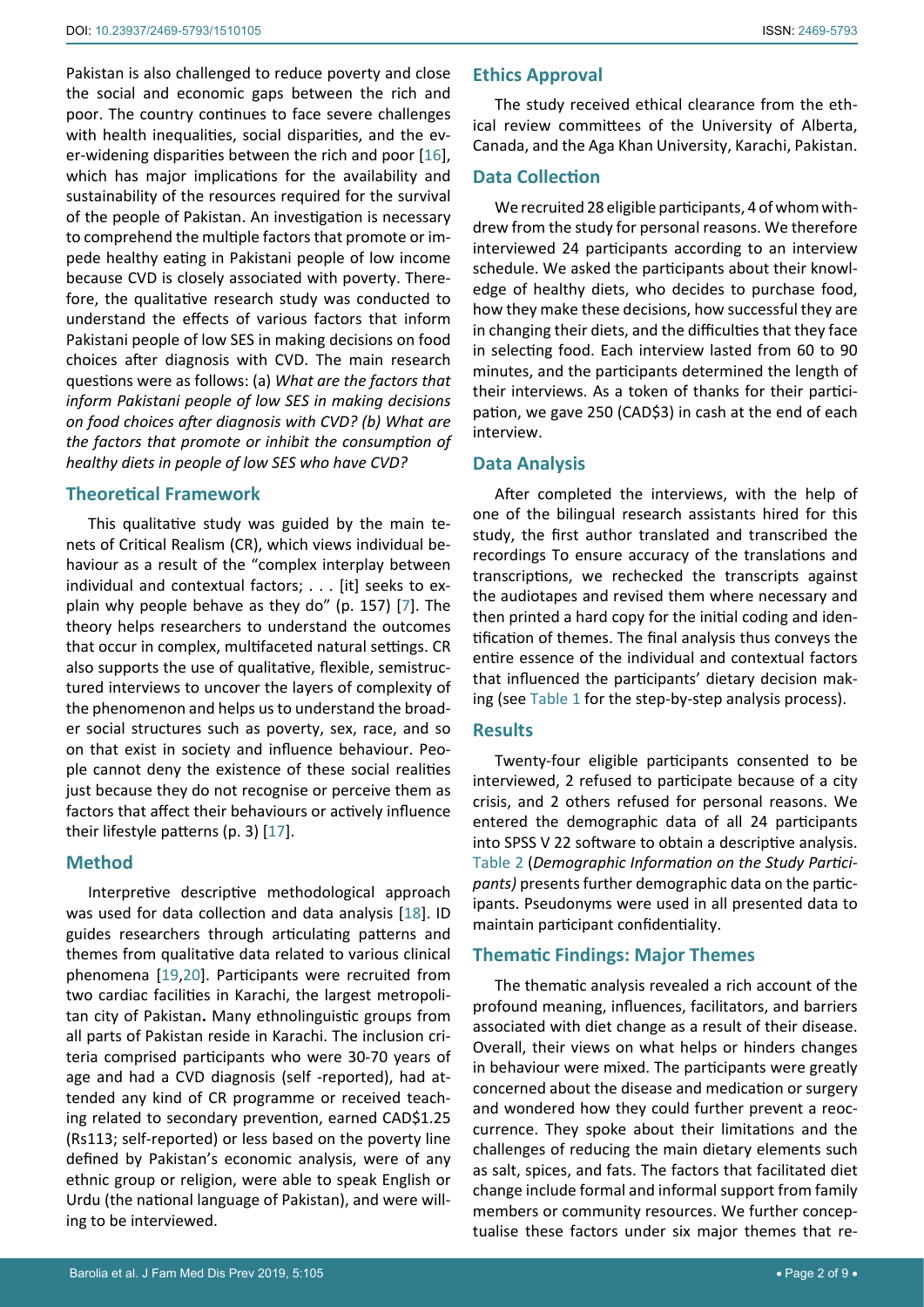## <span id="page-2-0"></span>**Table 1:** Step-by-Step process of analysis.

| <b>Activity</b>                                                                                          | Data analysis                                                                                                                                                                                                                                                                                                                                                                              |
|----------------------------------------------------------------------------------------------------------|--------------------------------------------------------------------------------------------------------------------------------------------------------------------------------------------------------------------------------------------------------------------------------------------------------------------------------------------------------------------------------------------|
| Listen to the interviews                                                                                 | Become immersed in and becoming familiar with the data                                                                                                                                                                                                                                                                                                                                     |
| Relisten to the recordings                                                                               | Make sense of the data                                                                                                                                                                                                                                                                                                                                                                     |
| Quality check the translations                                                                           | Obtain a true and real picture of the participants' views                                                                                                                                                                                                                                                                                                                                  |
| Read the reflective notes and transcripts                                                                | Get an overall picture of the data                                                                                                                                                                                                                                                                                                                                                         |
| Map the coding scheme (using ATLAS.ti<br>(qualitative analysis software)                                 | Make and refine the code list:<br>First attempt $\approx$ 1441 quotation for 282 codes<br>Remove duplicates, revise, replace and remove codes<br>Merge quotations to combine the codes<br>Code list $1 \approx 240$ codes<br>Code list $2 \approx 200$ codes<br>Code list $3 \approx 18$ codes<br>Final $\approx$ 148 codes<br>(e.g., despondency (despair emotions) merged with despair/) |
| Create families or categories<br>(Move from description to interpretation)                               | Identify similar codes, develop categories and linkages<br>Questions: What is happening here? What am I learning about this? Why is this<br>here?<br>Develop family narratives and graphic representations for each family                                                                                                                                                                 |
| Make comparisons<br>Conceptualise the data                                                               | Compare participants' views on codes to move from description to interpretation<br>(e.g., different views on health teaching in the hospital)<br>Examine the similarities and differences in themes and patterns<br>Explore the relationships and patterns among the data sources; concept mapping<br>might be useful                                                                      |
| Use a flip flop technique<br>Conceptualise the data                                                      | Turn the concept inside out: Obtain different perspectives on the same word (e.g.,<br>the participants used the phrases "trying hard" and "difficult to change diet", which<br>we explored to identify the factors that facilitate (trying hard) and the barriers<br>(difficult to change diet) to following dietary regime                                                                |
| Identify similarities and differences<br>Conceptualise the data                                          | Compare opposite views (e.g., some participants adopted a healthy diet because<br>they were hopeful and wanted to live for others, whereas other participants were<br>not hopeful and did not adopt a healthy diet because life for them is not important)<br>Form themes and patterns                                                                                                     |
| Validate the analysis<br>Clarify issues (if required)<br>Conduct additional interviews (if required)     | Consult the members (experts)<br>Go back to the participants<br>Conduct more interviews with the same or other participants<br>Consult the literature regarding the themes and patterns                                                                                                                                                                                                    |
| Move in and out of the data and follow<br>the above steps in an ongoing, nonlinear<br>(circular) fashion | Identify a range of alternatives to gain the essence of the phenomenon under<br>study for the final analysis                                                                                                                                                                                                                                                                               |

Refine themes and develop meaningful descriptions of the contextual and individual factors that influence the participants' food choices and consumption of a healthy diet as a final product

| <b>Frequency</b> | Percentage |
|------------------|------------|
| 24               | 100        |
|                  |            |
| 12               | 50%        |
| 12               | 50%        |
|                  |            |
| 6                | 25%        |
| 6                | 25%        |
| 5                | 20.8%      |
| 5                | 20.8%      |
| $\overline{2}$   | 8.3%       |
|                  |            |
| 7                | 29.1%      |
| 8                | 33.3%      |
|                  |            |

| Demographic information            | <b>Frequency</b> | Percentage |
|------------------------------------|------------------|------------|
| Secondary                          | 8                | 33.3%      |
| Graduation                         | 1                | 4.1%       |
| <b>Total occupation range</b>      |                  |            |
| Unemployed                         | 4                | 16.6%      |
| Housewife                          | 8                | 33.3%      |
| Labour                             | 9                | 37.5%      |
| Other (salesman, teacher)          | 3                | 12.5%      |
| <b>Family members in household</b> |                  |            |
| $1 - 10$                           | 19               | 79.1%      |
| $11 - 20$                          | 4                | 16.6%      |
| $21 - 30$                          | 1                | 4.1%       |
| Range of income                    |                  |            |
| None                               | 4                | 16.6%      |
| 5,000 or less                      | 11               | 45.8%      |

<span id="page-2-1"></span>**Table 2:** Demographic information on the study participants.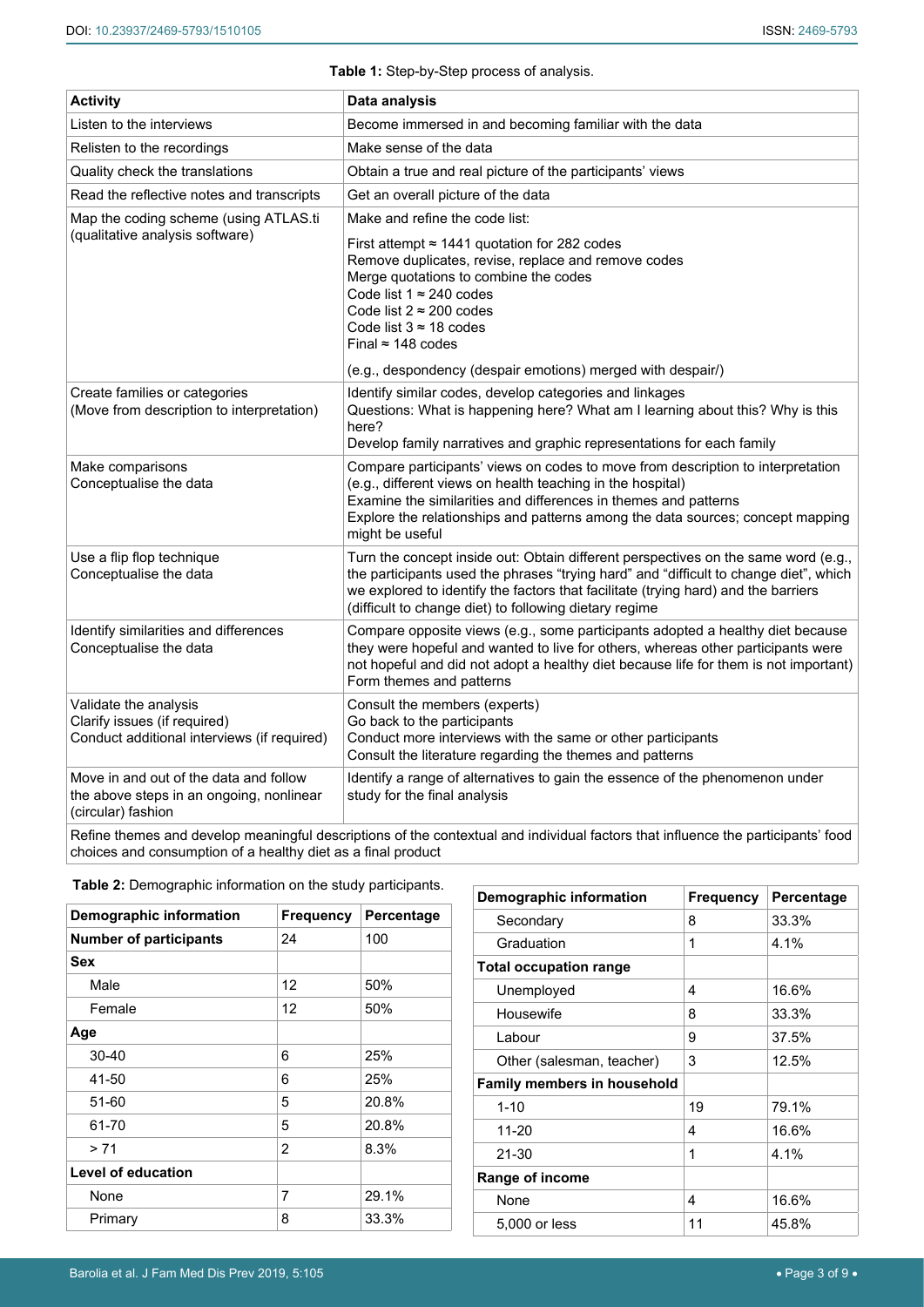| <b>Demographic information</b>     | <b>Frequency</b> | Percentage |
|------------------------------------|------------------|------------|
| > 5,000                            | 9                | 37.5%      |
| <b>Diagnosis</b>                   |                  |            |
| Myocardial infarction              | 16               | 66.6%      |
| 2-vessel degree                    | 3                | 12.5%      |
| Valvular disease                   | 4                | 16.6%      |
| Rheumatic heart disease            | 1                | 4.1%       |
| Weight in kgs                      |                  |            |
| > 50                               | 6                | 25%        |
| 51-65                              | 5                | 20.8%      |
| 66-80                              | 9                | 37.5%      |
| 81-95                              | $\overline{2}$   | 8.3%       |
| 96-110                             | $\overline{2}$   | 8.3%       |
| Received diet teaching             |                  |            |
| Yes                                | 23               | 95.8%      |
| No                                 | 1                | 4.1%       |
| <b>Attended rehabilitation</b>     |                  |            |
| Yes                                | 17               | 70.8%      |
| <b>No</b>                          | 7                | 29.1%      |
| <b>Received teaching materials</b> |                  |            |
| Yes                                | 17               | 70.8%      |
| No                                 | 7                | 29.1%      |

flect the participants' difficulties and their motivation to change their eating behaviour. [Figure 1](#page-3-0) illustrates major structural and cultural factors that promote/impede dietary change from the participants' interview. The seven major themes from the [Figure 1](#page-3-0) are: (a) The meaning of food and healthy diet: A social dimension; (b) Poverty and a healthy diet: Not a matter of choice; simply to satisfy hunger; (c) Health promotion is a political issue: Survival is difficult because of political unrest in Karachi (d) Hope for recovery and family support: Motivation for dietary change; (e) Family support and family relationships affect diet change (f) Self-control and self-determination: Choosing between taste and health; and (g) Culture and family values promote or hinder dietary change. Pseudonyms are used for the participant quotations.

## **Meaning of food and healthy diet: A social dimension**

Food has an interesting relationship with humankind and our very diverse belief systems. It is a symbol of culture, religion, and moral and sentimental values. Throughout history food has been used to identify specific communal identities among all age groups. The participants do not simply relate food to their physical

<span id="page-3-0"></span>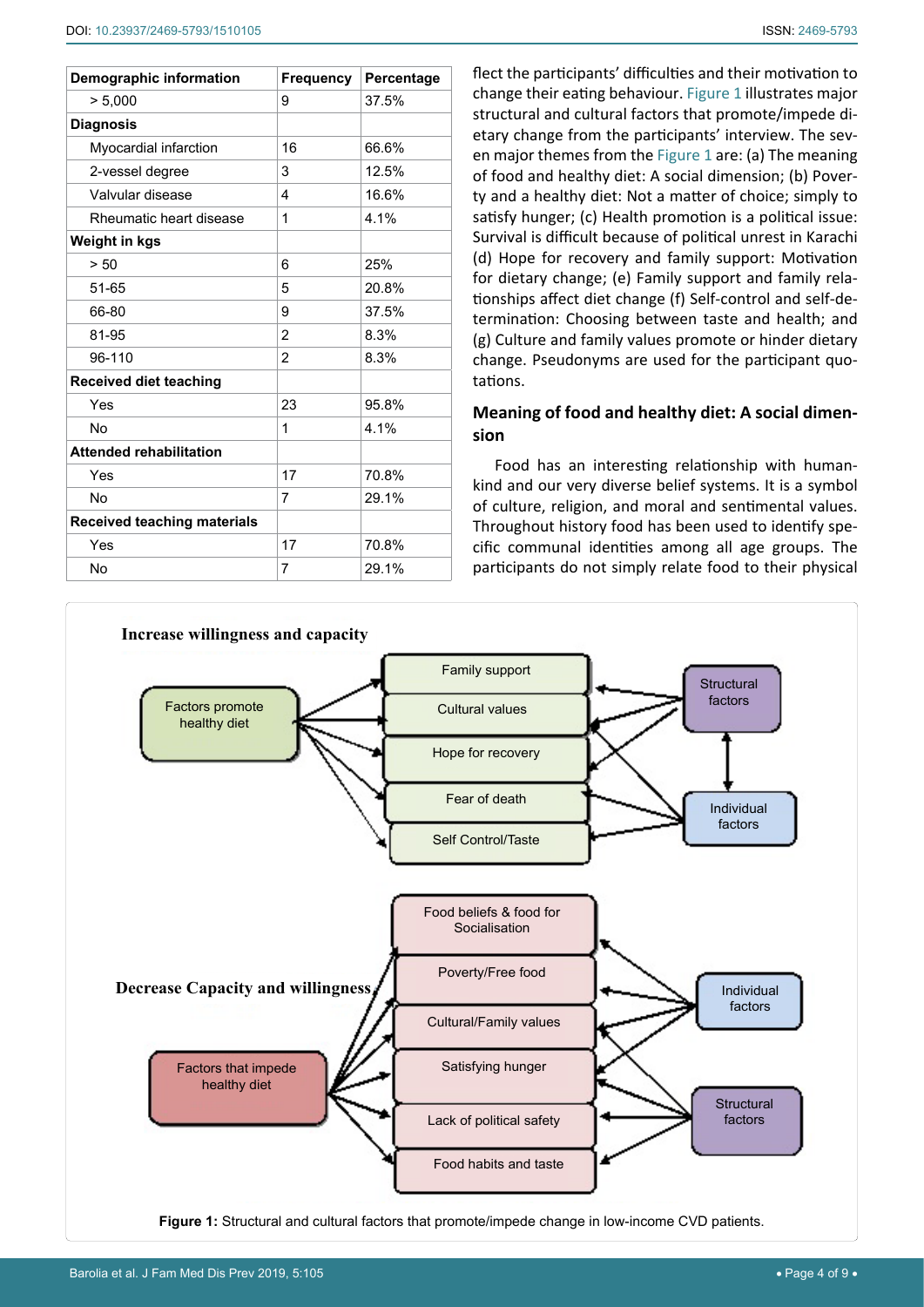health or their disease, but connect it to their culture, attitudes, and beliefs. Their culture and tradition are explicitly expressed in their dietary habits. Under this theme we identified three primary aspects of CVD patients' lifestyle with regard to dietary changes: (i) The concept of *perhezi* diet, (ii) Food as a symbol of socialisation, and (iii) Food as a blessing from God, These areas are interrelated, and we discuss them separately to ensure clarity [[7\]](#page-7-3).

**Perhezi diet (Patients' diet):** The term "*perhezi* diet" (patient's diet) is commonly used in many cultures of Pakistan. It refers to the particular diet of sick people-a restricted diet that people do not consider healthy. Most people do not consider it the type of diet that healthy people consume. *Perhezi* foods do not have a traditional taste; they usually have less oil, salt, and spices and are homemade. The female patients spoke more about *perhezi* food than about a prescribed diet or healthy food. Particularly those who were recently diagnosed as cardiac patients wanted to talk more about disease prevention. Kulsum, a 40-year-old lady, described the *perhezi* diet as simple and explained that "*those who are suffering from a heart attack or any other heart illness must eat more simple food [*perhezi *diet], mostly boiled, without salt; avoid animal fats, fried foods, heavy foods,*  ghee *(purified butter). It is difficult*" (P7).

**Food: A symbol of socialization:** The participants consider food a strong symbol of socialisation. Therefore, diet changes and food choices have a great impact on social life. Several participants emphasized the significance of eating fried and spicy food as a social activity. They associate eating with family and getting together with friends as social entertainment and enjoyment and value the traditional taste and different kinds of food, which is more important to them than nutrition. Men are regularly challenged to maintain a balance between social life and healthy diet because it is customary for men in Pakistani culture to socialise with male members of their extended families or with friends and colleagues. Mr. Javed feels isolated and frustrated because diet restrictions have invaded his entire lifestyle. He finds socialising a challenge because social gatherings force him to eat whatever is served, and refusing to eat is considered an insult to the host:

*Now I have minimized visiting relatives and adopted a simple lifestyle. I do not enjoy eating; I am prohibited from eating certain meals. I feel isolated and very weak. I do not attend parties and family gatherings any more because they force you to eat, and when you refuse, it looks rude and it is not respectful. To avoid the difficulty of consuming unsafe, harmful foods at parties and restaurants, I force myself to stay home.* (P11)

**"Food is a blessing from God":** Faith and religion play a central role in managing illness, and religious beliefs are strongly intertwined with eating and other lifestyle activities. Women who attend Madrassa are

unable to receive a secular education linked food with religion (Islam). They consider all food a gift from God and believe that they should not categorize food as good or bad or healthy or unhealthy. The participants also perceive their religious obligation to be thankful for their circumstances or whatever troubles they face because disease and suffering are from God and are part of their fate. Thus, the meaning attached to food either facilitates healthy behaviour or acts as a barrier to positive dietary changes.

## **Poverty and a healthy diet: Not a matter of choice; simply satisfying hunger**

We asked the participants to describe the difficulties they face in changing their diet, and they lamented their vulnerability and helpless situation. One major problem that they highlighted was the lack of food, followed by the unavailability of desired food and insufficient purchasing power or buying capacity. Their main concern was filling their stomachs to reduce hunger rather than nutrition or choice; the reason is that they do not have sufficient time and money to prepare food for themselves because of their working hours. The participants with knowledge are willing to eat healthy foods; however, the lack of resources and individual capacity hinder changes. This presents real challenges to the healthcare system. Medical staff and healthcare workers unthinkingly prescribe healthy dietary changes but offer no means of doing so. Three sub themes emerge from the data are:

**Searching for an opportunity for free food: A solution to satisfy hunger:** Several participants, particularly those living in large families with two or three wage earners, expressed their desire for free food. These desperate individuals, and often their children as well, attend funerals, where poor people are offered free food (*lungar*). They also visit religious places such as shrines, where pilgrims and believers are offered free meals. Describing his eating habits, a father of seven children illustrated his vulnerable situation: "I eat whatever is there in *lungar* [free food offered to the poor]". They work on shrines or religious places, work as guards or house cleaners, or perform religious duties for visitors; the visitors to the religious places usually bring the workers traditional food. As a solution, they choose oily foods rather than remaining hungry.

**Unable to meet the expense of healthy food and the additional cost of transportation:** Even when a few participants struggle to change their dietary patterns to eat suitable homemade food, they all face different problems, such as the unavailability of fresh fruits, lack of a vehicle, and distance to food markets. Their accounts indicate a compendium of problems from the inability to purchase proper food and the additional cost of transportation to the lack of proximity to good food markets. Most of the participants use public transporta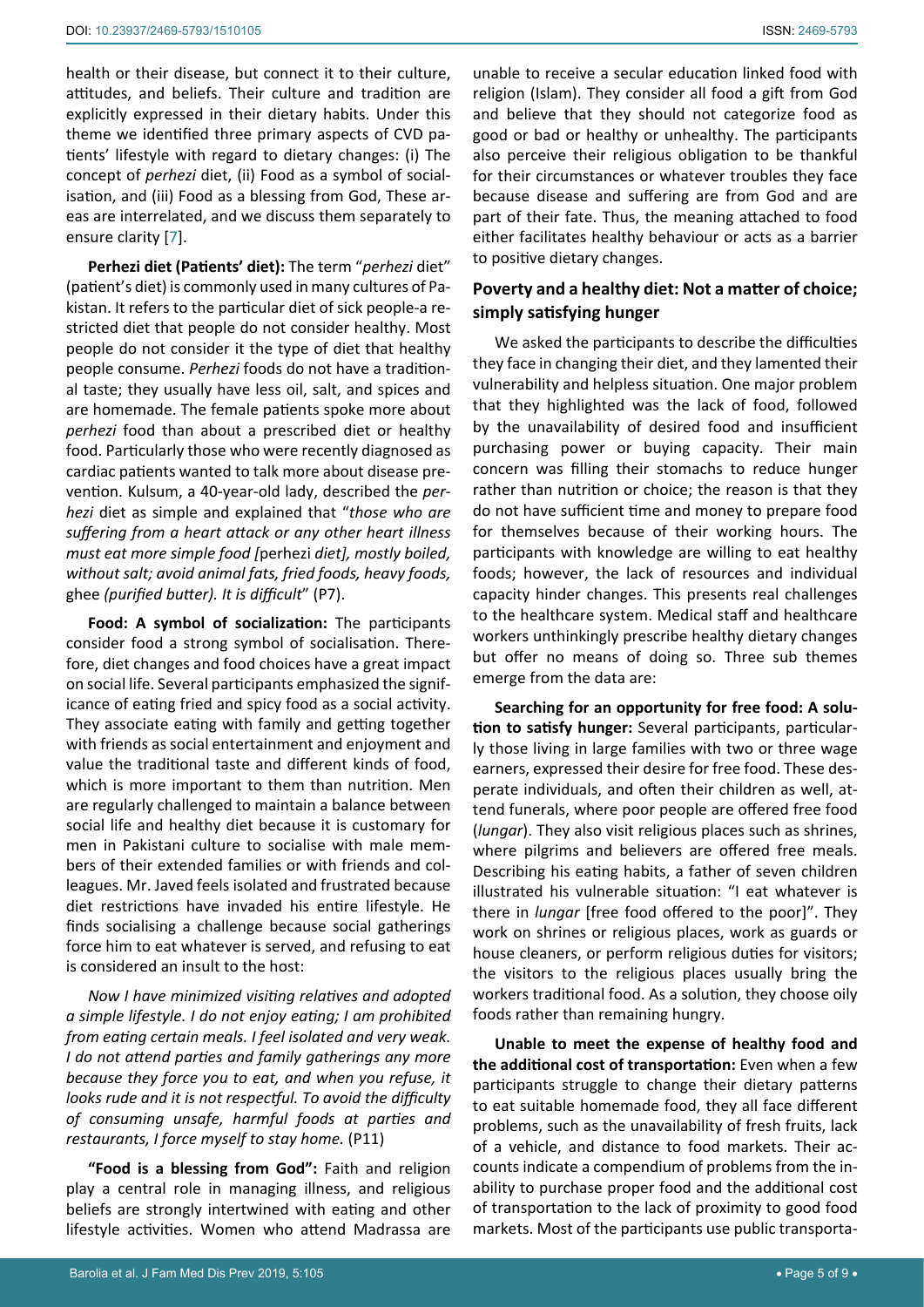tion to get to work and cannot bear the additional cost of separate transportation to get to fruit and vegetable markets; therefore, they purchase stale food from nearby food outlets. Nearby food outlets have small moving carts for old leftover vegetables and fruits that they sell at cheaper rates. Distance and transportation are important factors; however, patients' willingness and age-related mobility also affect diet changes.

**Managing multiple financial commitments with low income and the high cost of food:** The fundamental issues that arose in the participants' discussions are related to managing the multiple day-to-day expenses that are a consequence of low SES. A considerable number of participants viewed their socioeconomic context, such as housing, unemployment, and major payments, as a more urgent concern than the purchase of healthy food. They described their difficulties in managing multiple expenses and the requirements of a healthy diet. Mrs Saeeda tries to manage all of the household expenses on her husband's limited income:

*My buying capacity is very limited. I have to pay the expenses for the whole month: School fees, transportation, bills, and rent has increased by Rs2000. So I have Rs4000 left over to last another 20 days. I cannot pay for fresh vegetables and fruits and fish or chicken. One kilogram of fish is Rs450, and when I go shopping—usually I do the shopping; my husband gets tired-I have to keep the price range in mind. I go in the evening, and I buy only leftover, rotten things. I always buy open oil, not oil that is healthy.* (P15)

Financial constraints greatly affect their decision making with regard to reducing the dietary risk factors and increased food prices based on the world market, which, in addition to the country's poor economy, has resulted in deprivation for the participants and their families. They plunge deeper into crisis with additional expenses such as a family member's sickness or urgent household repairs. During times of economic stress, they have been forced to take out loans and have huge debts that have pushed them into further financial deficit. The participants clearly expressed their guilt feelings, stress, and anxiety related to their disadvantageous economic situation and inability to comply with the requirements for healthy eating. These challenges not only impede their cardiovascular health, but also further deprive them of earning money. It is therefore crucial to break the vicious cycle of ill health and poverty for the people of Pakistan to reduce the burden of CVD and poverty.

## **Health promotion is a political issue: Survival is difficult because of political unrest in Karachi**

Lack of safety and security at the study location also hindered their daily life activities, including food selection and choices. Almost all of the respondents loudly and clearly expressed their deep concerns about the existing political turmoil that influences curative and preventive measures. They lamented that, because the city is in a permanent state of chaos, how could they think of healthy eating and fresh foods when survival is so difficult? Banu, who was unable to attend her doctors' appointment because of her arthritis, discussed the heart-friendly food chart that cardiac patients receive during their first visit, commented:

*Eating healthy and heart-friendly food has become a dream. Even being able to get enough food for survival has become questionable when life itself is not safe. In such a frenzied atmosphere, I do not know how we are able to keep on going. In Karachi, rich, poor, all are uncertain of their next breath, Madam.* (P22).

## **Hope for recovery and family support: Motivation for dietary change**

Despite the challenges that the participants identified with regard to their inability to change their dietary patterns, a few have been moderately successful in doing so. They reported that certain factors motivate their lifestyle changes, such as the fear of death, hope for recovery, and family support, which they consider major forces in changing their behaviour. The participants were genuinely emotional about their struggle to change their eating habits. Some try to reduce the salt in their diet, use less oil, or boil vegetables; and others are involved in religious activities to reduce the stress. The participants have also been motivated to change their diet out of fear of being a burden on others or being left alone because of their disease. However, changing their diet is possible only to the extent that their purchasing does not exceed their earnings. Few younger participants were concerned about their illnesses, surprisingly not because of death, but because of responsibility: If they die, there will be no one to look after their children.

## **Family support and family relationships affect diet change**

Another major motivation for the participants to eat the recommended diet is the support of family members, who not only advise and encourage them to eat a less oily, less spicy, and less salty diet, but also change the menu and the food that the family cooks. Customary family practice also determines the food to be consumed, and all family members eat the same food prepared in the house. Thus, many family members eat the food that was prescribed for the participants after their diagnosis of CVD. As a result, the participants eat a healthy diet, but they feel guilty that because of their illness other family members cannot enjoy traditional food.

The support that the participants receive from their families to make this change is encouraging, but it also has a strong negative impact on the family and the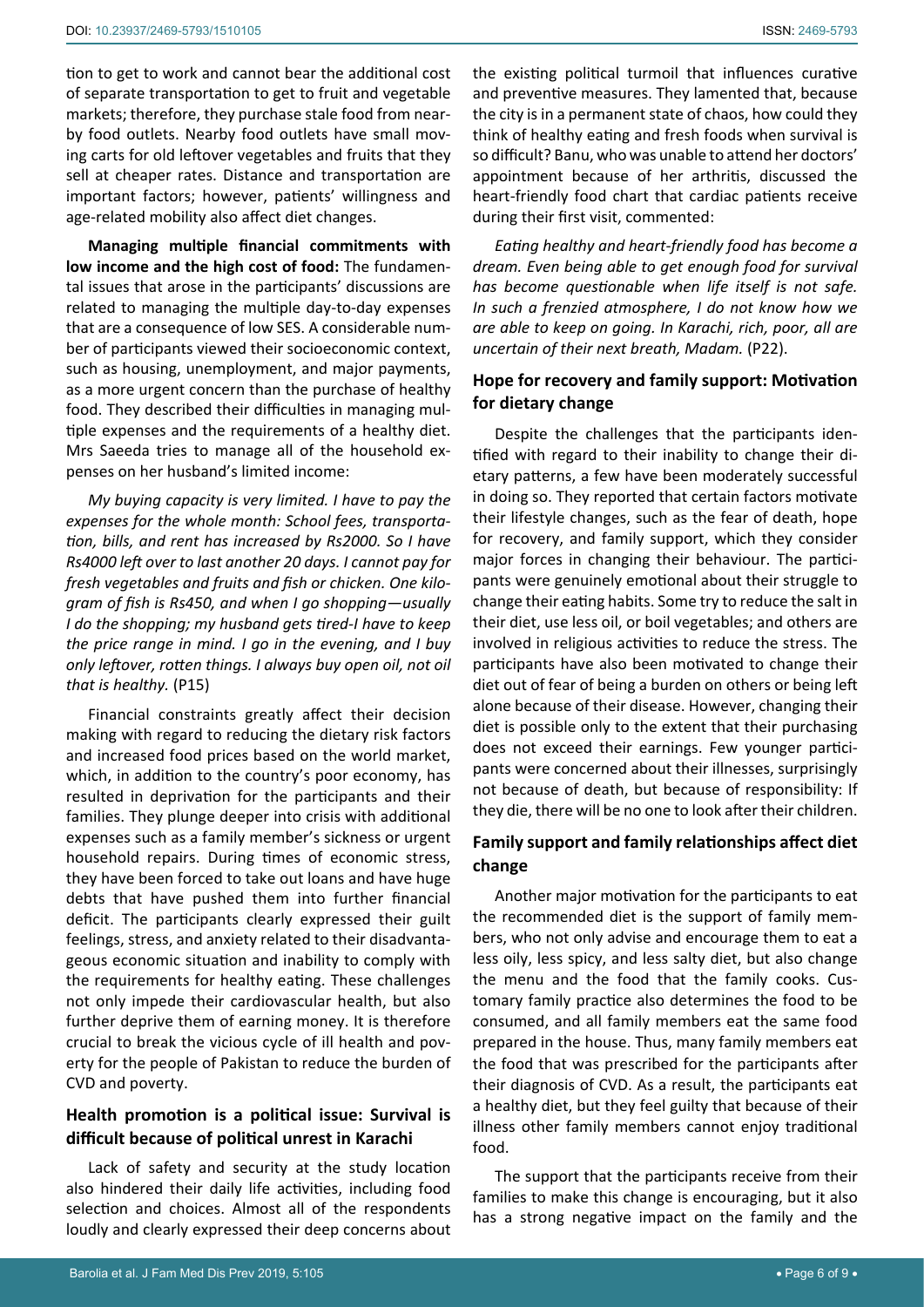cultural norms, particularly when social connections do not understand the importance of dietary change for patients with CVD.

## **Self-control and self-determination: Choosing between taste and health**

As the analysis progressed, we identified individual factors related to the difficulties in changes in diet. Some participants have shown a lack of willingness despite the favourable environment, whereas others have demonstrated that their willingness and determination have made dietary change possible. However, it is important to note that one cannot assume that individual factors alone can change behaviour. This theme includes the individual characteristics of the participants that influence dietary change, provided that other structural barriers are overcome. Those who do not have a problem accessing and affording food cited personal reasons related to the lack of willpower and determination. For them, the taste of food is more important than their health. The participants spoke of their inability to continue to eat a non traditional diet. They explained that simple food causes a lack of appetite, and they feel sick; it also increases their craving for unhealthy foods. Some personal shortcomings decrease the ability to change diet. People are attached to a traditional diet and cannot avoid unhealthy food. In the interviews they said that they have an "addiction to our food" or "cannot change" their habits: Mr. Mazhar expressed his challenge

*Speaking truthfully, I tried but I cannot control sweet things. It seems that I cannot live without sweets. I am always craving them because I am addicted. I feel good if I eat sweets, because I used to eat these foods, but slowly I am controlling [my diet]* [[19](#page-7-15)].

## **Culture and family values promote or hinder dietary change**

The relationships between cultural and family values are a standalone important factor in behaviour change. We identified many aspects of culture that affect the participants' choice of food since their diagnosis of heart illness.

Cultural values can be major barriers to changing dietary habits because Pakistani food is known for its flavours and spices, and food in Pakistani culture is a factor in socialising and maintaining relationships. Because strong family bonding is evident in Pakistani culture, the members often sacrifice their health to maintain their role and identity in their family and society. If they do not follow their cultural and religious food traditions, they feel left out of society. Therefore, for the participant with strong family values opt for unhealthy food and give up the required dietary change.

#### **Discussion**

This study presents some of the unique and pertinent

factors that influence the consumption of healthy diets for low-income people with CVD. The findings highlight that the meaning of food is connected to cultural, family and religious values. However, the choice of food also highly depends on the availability of scarce resources. Despite the fact that people are aware of healthy and unhealthy food, the difficulty in following recommended dietary regimes results from various interrelated individual and contextual factors [[7](#page-7-3),[21](#page-7-17)]. People find it difficult to resolve multiple other important life events and problems, such as safety and security and the need to fulfil other responsibilities such as paying rent with scarce resources, and food choice assumes lower priority. They eat food for the sake of satisfying their hunger.

A few studies of low-income groups have identified similar factors that hinder the individual capacity to make recommended changes in diet, such as limited purchasing capacity [\[9](#page-7-6)], limited accessibility of healthy food markets, inability to manage multiple financial commitments because of their limited income [[7](#page-7-3),[22](#page-7-18)- [24\]](#page-8-0), and high prices for healthy food. This study and the findings of other studies conducted with low-income groups of people in Canada [[9](#page-7-6)] and immigrants with chronic diseases in South Asia [\[25](#page-8-1)] suggest that, unless these issues are addressed, people of low SES will be unable to change their diets, despite their willingness [[26](#page-8-2)-[28\]](#page-8-3).

The study data reflect a direct relationship between a peaceful political environment and the ability to buy fresh fruits, vegetables, and other required nutritional goods, as well as regular visits to the hospital. The participants reported that they have felt insecure and anxious and had experienced mental trauma for the last year because of the unstable political conditions and suicide bombings. One of the most important reasons for the failure of CVD preventive programmes is "placing the onus of risk factor reduction on individual responsibility and downplaying contextual factors" (p. 161) [\[7\]](#page-7-3) such as the management of multiple household needs on a limited income, the persistently high prices of healthy food, and transportation issues. These programmes must also address the social and political situation at the regional and national levels.

Therefore, we make recommendations to reduce the prevalence of CVD at three levels. First, at the individual and family level, we recommend that healthcare providers set realistic goals for low-income patients and not focus solely on education with regard to the list of food items that are prescribed in the current guidelines. Second, we recommend that changes be made at the health-system and structural levels at which poor people receive healthcare; for example, the multifaceted Tawana Pakistan Project [\[26](#page-8-2),[29](#page-8-4)] was developed to address the poor nutritional status of primary-school-age girls in the low-income population. Finally, we recommend that health policies at both the national and the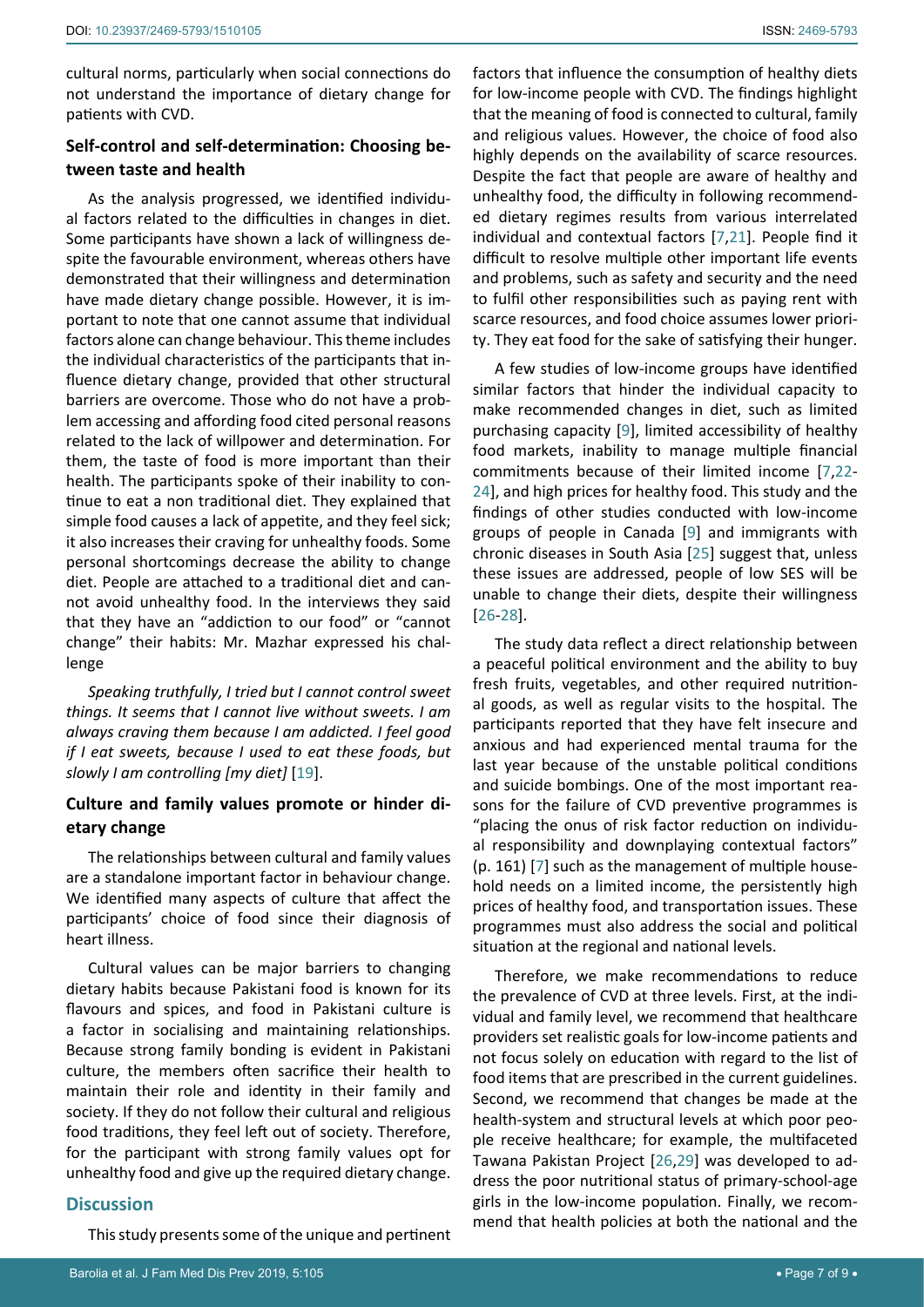should be included in the preventive guidelines.

## **Conclusion**

Consuming a healthy diet is a complex human behaviour and is consequently influenced by many interrelating individual and contextual factors. The results of this study highlight the importance of understanding the factors that strengthen or hinder healthy eating habits. To date no substantial research is available that has fully explored the factors, gender dynamics, and issues related to the consumption of a healthy diet for people of low SES. This study can play a pivotal role in formulating recommendations for government and nongovernment organisations to prevent fragmented services; it might also call for major changes in health and agricultural policies and resource allocation as well as practical improvement in the environments of people of low income.

#### **Acknowledgement**

 The authors would like to thank a panel of independent experts of International Development Research Centre (IRDC), Ottawa, Canada for peer-reviewing the protocol. Many thanks to all the participants who agreed to be interviewed and to the staff of the cardiac departments of both institutions for facilitating the process of recruitment and for providing appropriate space to conduct the participants' interviews.

## **Funding Sources**

This research received a prestigious IRDC (International Development Research Centre) doctoral award from International Development Research Centre, Ottawa, Canada and was extensively reviewed by a panel of independent experts in the field.

#### **Disclosures**

None.

## **References**

- <span id="page-7-0"></span>1. Fuster V, Kelly B (2010) Promoting cardiovascular health in the developing world.
- 2. [Graham I, Atar D, Borch-Johnsen K,](https://www.ncbi.nlm.nih.gov/pubmed/17726041) Boysen G, Burell G, et [al. \(2007\) European guidelines on cardiovascular disease](https://www.ncbi.nlm.nih.gov/pubmed/17726041)  [prevention in clinical practice: executive summary: Fourth](https://www.ncbi.nlm.nih.gov/pubmed/17726041)  [Joint Task Force of the European Society of Cardiology](https://www.ncbi.nlm.nih.gov/pubmed/17726041)  [and Other Societies on Cardiovascular Disease Prevention](https://www.ncbi.nlm.nih.gov/pubmed/17726041)  [\(constituted by representatives of nine societies and by](https://www.ncbi.nlm.nih.gov/pubmed/17726041)  [invited experts. Eur Heart J 28: 2375-2414.](https://www.ncbi.nlm.nih.gov/pubmed/17726041)
- 3. [Lichtenstein AH, Appel LJ, Brands M, Carnethon M,](https://www.ncbi.nlm.nih.gov/pubmed/16785338) Daniels [S, et al. \(2006\) Diet and lifestyle recommendations revision](https://www.ncbi.nlm.nih.gov/pubmed/16785338)  [2006: a scientific statement from the American Heart](https://www.ncbi.nlm.nih.gov/pubmed/16785338)  [Association Nutrition Committee. Circulation 114: 82-96.](https://www.ncbi.nlm.nih.gov/pubmed/16785338)
- <span id="page-7-1"></span>4. [Bhupathiraju SN, Tucker KL \(2011\) Coronary heart disease](https://www.ncbi.nlm.nih.gov/pubmed/21575619)  [prevention: nutrients, foods, and dietary patterns. Clin Chim](https://www.ncbi.nlm.nih.gov/pubmed/21575619)  [Acta 412: 1493-1514.](https://www.ncbi.nlm.nih.gov/pubmed/21575619)
- <span id="page-7-2"></span>5. [Lee G, Carrington M \(2007\) Tackling heart disease and](https://www.ncbi.nlm.nih.gov/pubmed/17958679)  [poverty. Nurs Health sci 9: 290-294.](https://www.ncbi.nlm.nih.gov/pubmed/17958679)
- <span id="page-7-4"></span>6. [Clark AM, DesMeules M, Luo W, Duncan AS, Wielgosz A](http://www.ncbi.nlm.nih.gov/pubmed/19770848)  [\(2009\) Socioeconomic status and cardiovascular disease:](http://www.ncbi.nlm.nih.gov/pubmed/19770848)  [risks and implications for care. Nat Rev Cardiol 6: 712-722.](http://www.ncbi.nlm.nih.gov/pubmed/19770848)
- <span id="page-7-3"></span>7. [Clark AM, Duncan AS, Trevoy JE, Heath S, Chan M \(2011\)](http://www.ncbi.nlm.nih.gov/pubmed/20561872)  [Healthy diet in Canadians of low socioeconomic status with](http://www.ncbi.nlm.nih.gov/pubmed/20561872)  [coronary heart disease: Not just a matter of knowledge and](http://www.ncbi.nlm.nih.gov/pubmed/20561872)  [choice. Heart Lung 40: 156-163.](http://www.ncbi.nlm.nih.gov/pubmed/20561872)
- <span id="page-7-5"></span>8. [Steenland K, Henley J, Calle E, Thun M \(2004\) Individual](https://www.ncbi.nlm.nih.gov/pubmed/15155289)[and area-level socioeconomic status variables as predictors](https://www.ncbi.nlm.nih.gov/pubmed/15155289)  [of mortality in a cohort of 179,383 persons. Am J Epidemiol](https://www.ncbi.nlm.nih.gov/pubmed/15155289)  [159: 1047-1056.](https://www.ncbi.nlm.nih.gov/pubmed/15155289)
- <span id="page-7-6"></span>9. [Roger VL, Go AS, Lloyd-Jones DM,](https://www.ncbi.nlm.nih.gov/pubmed/21160056) Adams RJ, Berry JD, et [al. \(2011\) Heart disease and stroke statistics-2011: a report](https://www.ncbi.nlm.nih.gov/pubmed/21160056)  [from the American Heart Association. Circulation 123: 18-](https://www.ncbi.nlm.nih.gov/pubmed/21160056) [209.](https://www.ncbi.nlm.nih.gov/pubmed/21160056)
- <span id="page-7-7"></span>10. [Yusuf S, Hawken S, Ôunpuu S,](https://www.ncbi.nlm.nih.gov/pubmed/15364185) Dans T, Avezum A, et [al. \(2004\) Effect of potentially modifiable risk factors](https://www.ncbi.nlm.nih.gov/pubmed/15364185)  [associated with myocardial infarction in 52 countries \(the](https://www.ncbi.nlm.nih.gov/pubmed/15364185)  [INTERHEART Study\): case-control study. Lancet 364: 937-](https://www.ncbi.nlm.nih.gov/pubmed/15364185) [952.](https://www.ncbi.nlm.nih.gov/pubmed/15364185)
- <span id="page-7-8"></span>11. [Patel V, Chatterji S, Chisholm D, Ebrahim S, Gopalakrishna](http://www.ncbi.nlm.nih.gov/pubmed/21227486)  [G, et al. \(2011\) Chronic diseases and injuries in India.](http://www.ncbi.nlm.nih.gov/pubmed/21227486)  [Lancet 377: 413-428.](http://www.ncbi.nlm.nih.gov/pubmed/21227486)
- 12. [Gupta M, Singh N, Verma S \(2006\) South Asians and](http://www.ncbi.nlm.nih.gov/pubmed/16801466)  [cardiovascular risk: what clinicians should know. Circulation](http://www.ncbi.nlm.nih.gov/pubmed/16801466)  [113: e924-e929.](http://www.ncbi.nlm.nih.gov/pubmed/16801466)
- <span id="page-7-9"></span>13. [Barolia RI, Clark AM, Higginbottom GM \(2013\) Promoting](https://www.ncbi.nlm.nih.gov/pubmed/24309173)  [dietary change and positive food choices for poor people](https://www.ncbi.nlm.nih.gov/pubmed/24309173)  [with low income who experience cardiovascular disease in](https://www.ncbi.nlm.nih.gov/pubmed/24309173)  [Pakistan. BMJ Open 3: 004176.](https://www.ncbi.nlm.nih.gov/pubmed/24309173)
- <span id="page-7-10"></span>14. OECD/WHO (2012) "Mortality from cardiovascular disease", in Health at a Glance: Asia/Pacific 2012, OECD Publishing.
- <span id="page-7-11"></span>15. [World Health Ranking \(2011\) World health Organization.](https://www.worldlifeexpectancy.com/pakistan-coronary-heart-disease)
- <span id="page-7-12"></span>16. [Govender VM, Ghaffar A, Nishtar S \(2007\) Measuring the](https://www.ncbi.nlm.nih.gov/pubmed/20103881)  [economic and social consequences of CVDs and diabetes](https://www.ncbi.nlm.nih.gov/pubmed/20103881)  [in India and Pakistan. Biosci Trends 1: 121-127.](https://www.ncbi.nlm.nih.gov/pubmed/20103881)
- <span id="page-7-13"></span>17. [Harwood L, Clark AM \(2011\) Understanding health](https://www.ncbi.nlm.nih.gov/pubmed/22212368)  [decisions using critical realism: home-dialysis decision](https://www.ncbi.nlm.nih.gov/pubmed/22212368)[making during chronic kidney disease. Nurs Inq 19: 29-38.](https://www.ncbi.nlm.nih.gov/pubmed/22212368)
- <span id="page-7-14"></span>18. Thorne S (2008) Interpretive description. Walnut Creek, CA: Left Coast Press.
- <span id="page-7-15"></span>19. [Thorne S, Con A, McGuinness L, McPherson G, Harris](http://www.ncbi.nlm.nih.gov/pubmed/14725173)  [SR \(2004\) Health care communication issues in multiple](http://www.ncbi.nlm.nih.gov/pubmed/14725173)  [sclerosis: an interpretive description. Qual Health Res 14:](http://www.ncbi.nlm.nih.gov/pubmed/14725173)  [5-22.](http://www.ncbi.nlm.nih.gov/pubmed/14725173)
- <span id="page-7-16"></span>20. [Sandelowski M \(2000\) Whatever happened to qualitative](https://www.ncbi.nlm.nih.gov/pubmed/10940958)  [description? Res Nurs Health 23: 334-340.](https://www.ncbi.nlm.nih.gov/pubmed/10940958)
- <span id="page-7-17"></span>21. [Clark AM, Lissel SL, Davis C \(2008\) Complex critical](http://www.ncbi.nlm.nih.gov/pubmed/19033741)  [realism: tenets and application in nursing research. ANS](http://www.ncbi.nlm.nih.gov/pubmed/19033741)  [Adv Nurs Sci 31: E67-E79.](http://www.ncbi.nlm.nih.gov/pubmed/19033741)
- <span id="page-7-18"></span>22. [Kirkegaard P, Edwards A, Risør MB, Thomsen JL \(2013\)](https://www.ncbi.nlm.nih.gov/pubmed/24040920)  [Risk of cardiovascular disease? A qualitative study of risk](https://www.ncbi.nlm.nih.gov/pubmed/24040920)  [interpretation among patients with high cholesterol. BMC](https://www.ncbi.nlm.nih.gov/pubmed/24040920)  [Fam Pract 14: 137.](https://www.ncbi.nlm.nih.gov/pubmed/24040920)
- 23. [King KM, Sanguins J, McGregor L, LeBlanc P \(2007\) First](http://www.ncbi.nlm.nih.gov/pubmed/17928480)